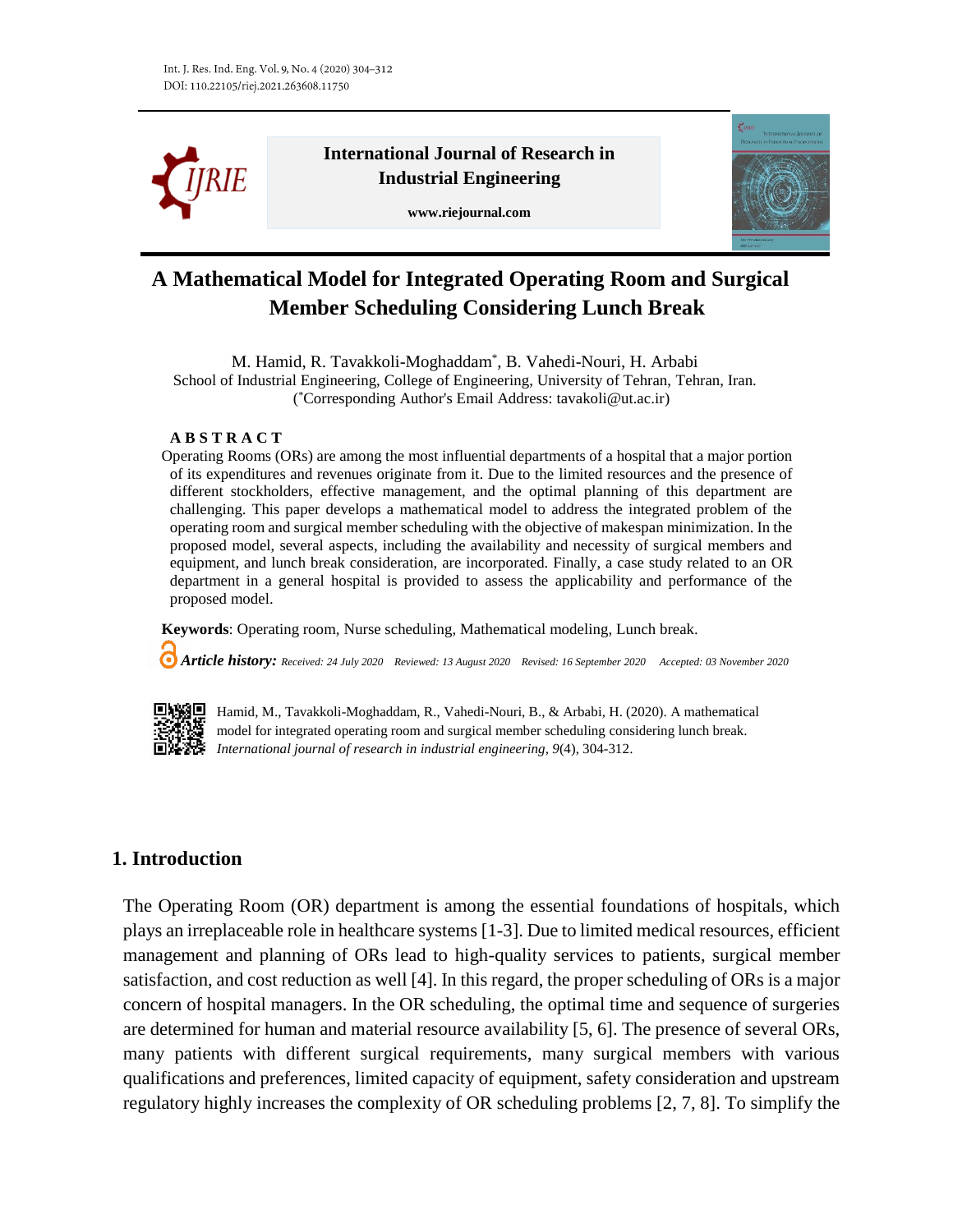problem, many researchers have neglected some real-world aspects. However, having a comprehensive approach for integrated OR planning and scheduling results in more effective solutions. Accordingly, Meskens et al. [5] and Wang et al. [9] incorporated the preferences of surgical team members and affinity among them. Monteiro et al. [8] considered the objectives related to team building and skill diversification of nurses besides other common objectives in the OR scheduling. Vancroonenburg et al. [7] took into consideration all human resources and equipment in multi-day OR scheduling and provided an efficient heuristic for the problem.

Xiang [10] developed a multi-objective Ant Colony Optimization (ACO) algorithm for the problem considering three stages in the scheduling, including the procedures before, during, and after surgery. Hamid et al. [4] investigated the impact of surgical member decision-making styles on the compatibility of surgical teams. To do this, they presented a comprehensive mathematical model considering various constraints related to human and material resources. A heuristic method based on column generation was 2 devised by Akbarzadeh et al. [11] for the OR planning and scheduling, considering the nurse rerostering to address the difference between expected and real demand. Regarding the uncertainty of surgery durations, Breuer et al. [12] presented a robust optimization model for the integrated staffing and scheduling problem incorporating the impact of variability in surgery durations, the availability of staff, and emergency arrivals. Effective utilization and planning of human resources are major priorities for healthcare systems [13]. A real-world requirement, which has mostly been neglected in human resource scheduling, is lunch break consideration. Considering this fact leads to more realistic and applicable schedules.

A limited number of studies incorporated the lunch break in human resource scheduling, i.e., Brunner and Bard [14] in postal personnel scheduling, and Liu et al. [15] in a home healthcare routing and scheduling problem. Lim et al. [16] addressed lunch break assignment in the scheduling of OR nurses. They provided a framework, in which the assignments of nurses to surgeries based on their skills and their lunch break assignments are determined. This study deals with an integrated daily OR and surgical member scheduling, considering the availability of required surgery members and equipment as well as lunch break assignment. To assign outpatients (surgeries) to ORs, form surgical teams, and determine lunch break time for each surgical member, a mathematical model is developed to minimize the makespan. The proposed model is applied to a case study related to an OR department in a general hospital.

## **2. Problem Definition**

This paper addresses the daily scheduling problem of outpatient operating rooms. As an outpatient is selected to undergo an operation, an operating room must be assigned, and his/her surgery must be scheduled to be started at a specific time of the day. Also, an available and capable surgery team consists of at least two nurses, one surgeon, and an anesthesiologist is formed for this surgery. For this purpose, four decisions must be made: (1) assignment of the surgeries to ORs, (2) formation of surgical teams to perform them, (3) setting a start time for each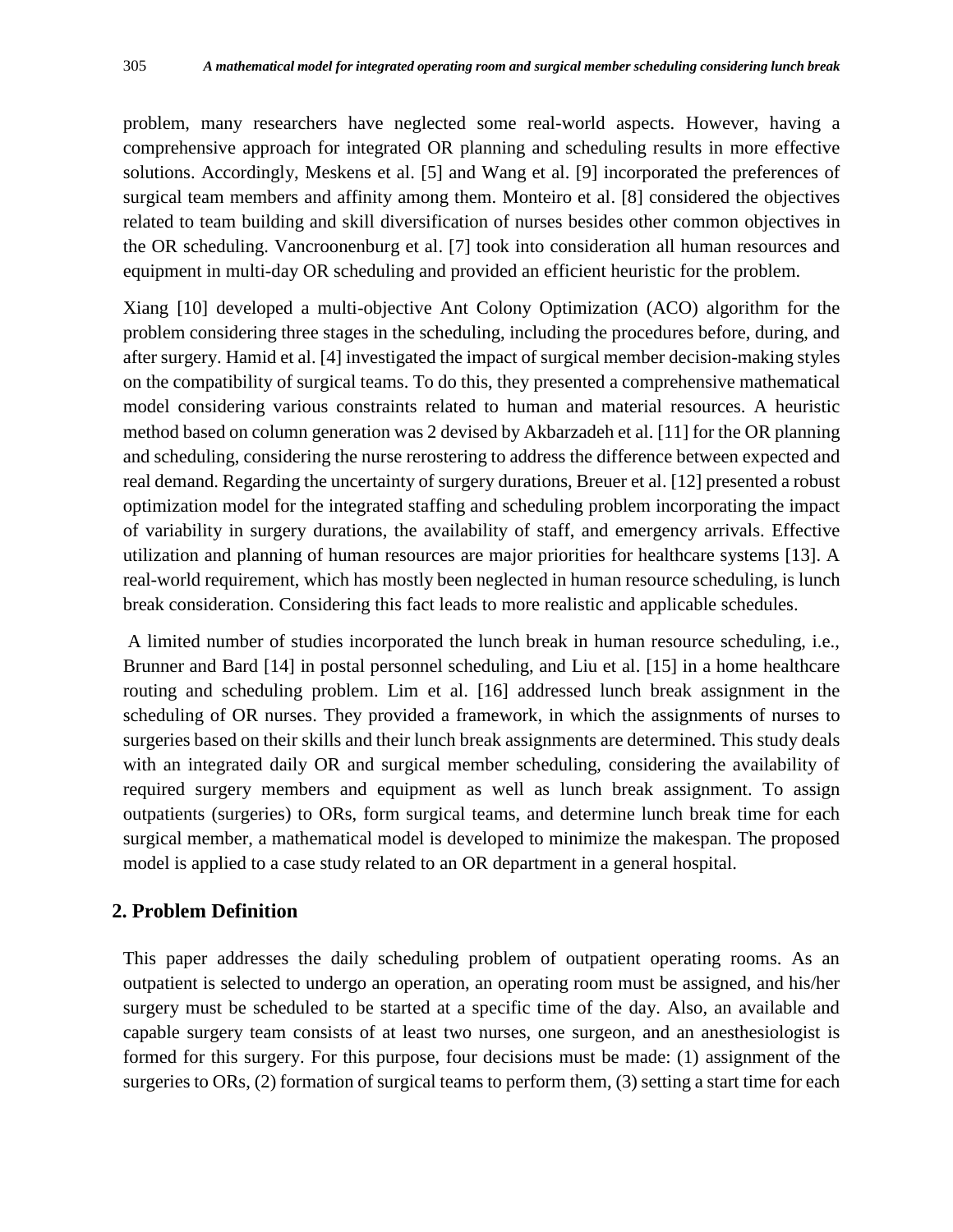surgery, and (4) determination of lunch break for surgical members. The assumptions of the considered problem are defined as follows:

- Before the planning, the list of outpatients (surgeries) for the day and their associated surgeons are provided.
- OR setup times are neither dependent on the type of surgeries nor their sequences.
- The duration of surgery is considered deterministic and determined according to the average time of the surgery in the past.
- Since urgent patients are assigned to some dedicated ORs, they are not incorporated in this study.
- ORs have specific working times.
- The working time of all surgeons and the other members of surgical teams are known in advance.
- Surgeries are not interrupted.
- Responsible surgeon of each surgery is already predetermined.
- Pre- and post-operative units are not considered in this problem.
- No member of surgery teams can participate in more than one surgery at the same time.
- Time is discretized into 30-minute time slots.
- Since there is no shortage regarding post-anesthesia care unit, it is neglected in the problem.

To formulate the problem, the following notations are defined.

### **Indices and Sets.**

|           | Index of operating rooms, $r \in \{1, 2, , R\}$ .                                                |  |  |
|-----------|--------------------------------------------------------------------------------------------------|--|--|
| S         | Index of skills, se{surgeon, nurse, anesthesiologist}.                                           |  |  |
| n         | Index of surgical members.                                                                       |  |  |
| N(s)      | Set of surgical members with skill s.                                                            |  |  |
|           | Index of time slots, $te\{1,2,,T\}$ , where T is the number of time slots of an OR per day.      |  |  |
| 0         | Index of outpatients (surgeries).                                                                |  |  |
| e         | Index of equipment.                                                                              |  |  |
| $LT_{sn}$ | Set of time slots, in which surgical member n with skill s presents in the OR department and can |  |  |
|           | have lunch.                                                                                      |  |  |

## **Parameters.**

| $B_0^s$              | Required number of surgical members with skill s for surgery o.                                    |  |  |  |
|----------------------|----------------------------------------------------------------------------------------------------|--|--|--|
| dur(o)               | Duration of surgery o.                                                                             |  |  |  |
| A(s, n, t)           | If surgical member n with skill s is available in time slot t, it takes 1; otherwise, 0.           |  |  |  |
| $\beta_{o}^{e}$      | Required number of equipment e for surgery o.                                                      |  |  |  |
| $A_t^e$              | Available number of equipment e in time slot t.                                                    |  |  |  |
|                      | 1 if surgical member n with skill s is required to have lunch during the lunch break window (e.g., |  |  |  |
| $E_{ns}$             | three-time slots from $12:00$ to $13:30$ ; 0, otherwise.                                           |  |  |  |
| G                    | A large positive number.                                                                           |  |  |  |
| $\lambda_0^{\rm sn}$ | 1 if surgical member n who is a surgeon is determined for surgery o in advance; 0, otherwise.      |  |  |  |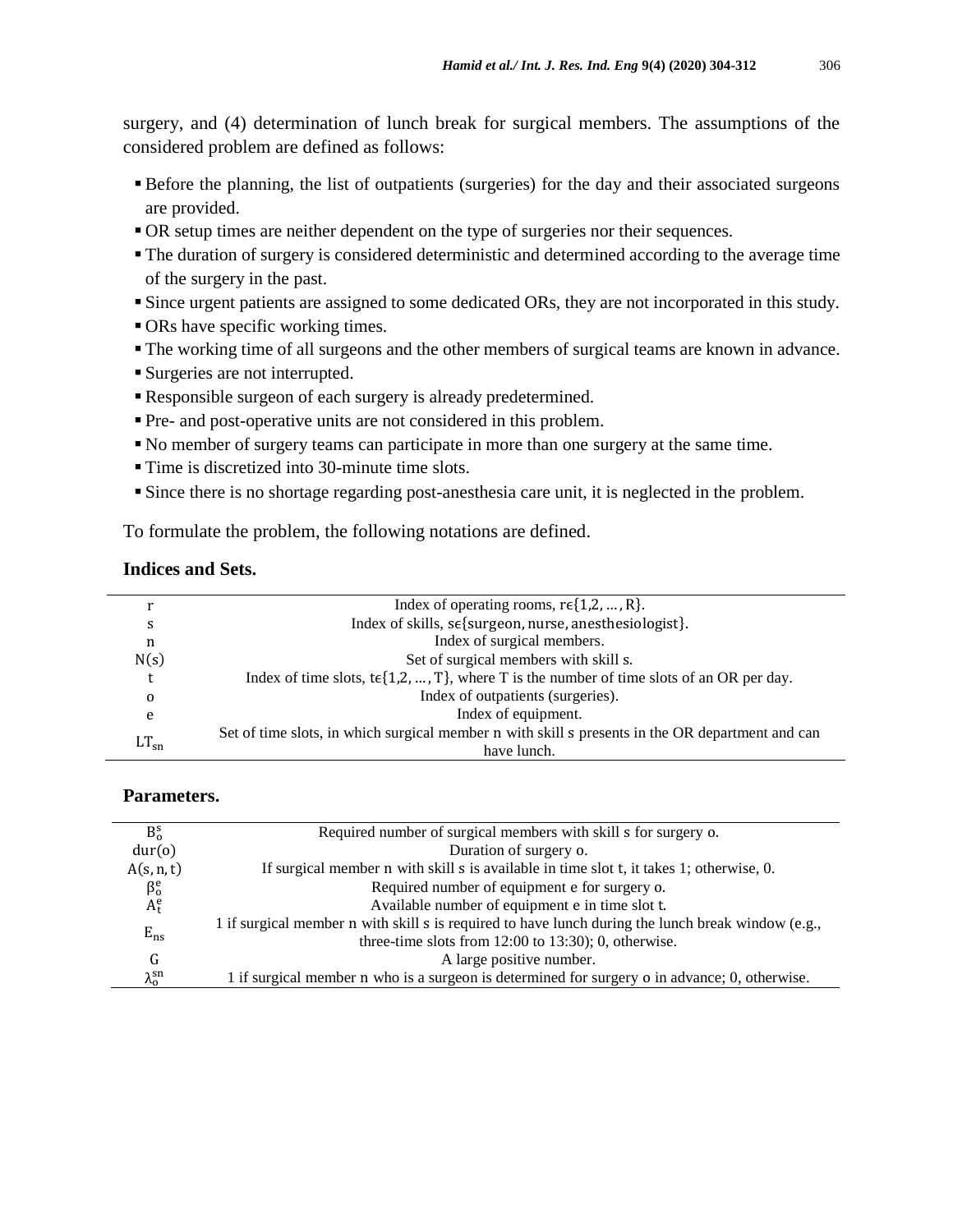| $X_{\text{or}}$   | 1 if surgery o assigned to operating room r; 0, otherwise.                              |  |  |
|-------------------|-----------------------------------------------------------------------------------------|--|--|
| $M_{\text{ort}}$  | 1 if surgery o is being performed in operating room r within time slot t; 0, otherwise. |  |  |
| $R_0^{sn}$        | If surgical member n with skill s is employed for surgery o.                            |  |  |
| $Z_{\text{otsn}}$ | If surgical member n with skill s is employed for surgery o in time slot t.             |  |  |
| $S_0$             | Start time of surgery o.                                                                |  |  |
| $C_{o}$           | Completion time of surgery o.                                                           |  |  |
| $C_{\text{max}}$  | Completion time of the latest surgery in the day called the makespan.                   |  |  |
| $N_{\rm snt}$     | 1 if surgical member n with skill s has lunch in time slot t; 0, otherwise.             |  |  |
|                   |                                                                                         |  |  |

# **Decision Variables.**

According to the before-mentioned assumptions and notations, the problem is formulated below.

$$
\text{Min } C_{\text{max}}.\tag{1}
$$

s.t.

$$
\sum_{\rm r} M_{\rm ort} \le 1; \ \ \forall {\rm t}, \forall {\rm o}. \tag{2}
$$

$$
\sum_{\mathbf{0}} \mathbf{M}_{\text{ort}} \leq 1; \quad \forall \mathbf{t}, \forall \mathbf{r}
$$
 (3)

$$
\sum_{\mathbf{r}} \mathbf{X}_{\mathbf{or}} = 1; \quad \forall \mathbf{o}. \tag{4}
$$

$$
B_o^s = \sum_{n \in N(s)} R_o^{sn}; \quad \forall o, \forall \frac{s}{surgeon}.
$$
 (5)

$$
\lambda_0^{\rm sn} = \mathbf{R}_0^{\rm sn}; \ \forall \mathbf{o}, \mathbf{s} = \text{surgeon}, \forall \mathbf{n} \in \mathbf{N}(\mathbf{s}). \tag{6}
$$

$$
\sum_{t} M_{ort} = X_{or} \times dur_o; \ \forall o, \forall r.
$$
 (7)

$$
B_o^s \sum_{r} M_{ort} = \sum_{n \in N(s)} Z_{otsn} ; \quad \forall o, \forall s, \forall t.
$$
 (8)

$$
\sum_{t} Z_{\text{otsn}} \leq G \times R_o^{\text{sn}}; \quad \forall o, \forall s, \forall n \in N(s).
$$
 (9)

$$
\sum_{o} Z_{otsn} \le A(s, n, t); \quad \forall s, \forall t, \forall n \in N(s). \tag{10}
$$

$$
S_0 \le t \sum_{r} M_{ort} + G \left( 1 - \sum_{r} M_{ort} \right); \quad \forall o, \forall t. \tag{11}
$$

$$
C_0 \ge (t+1) \sum_{r} M_{ort}; \ \forall o, \forall t. \tag{12}
$$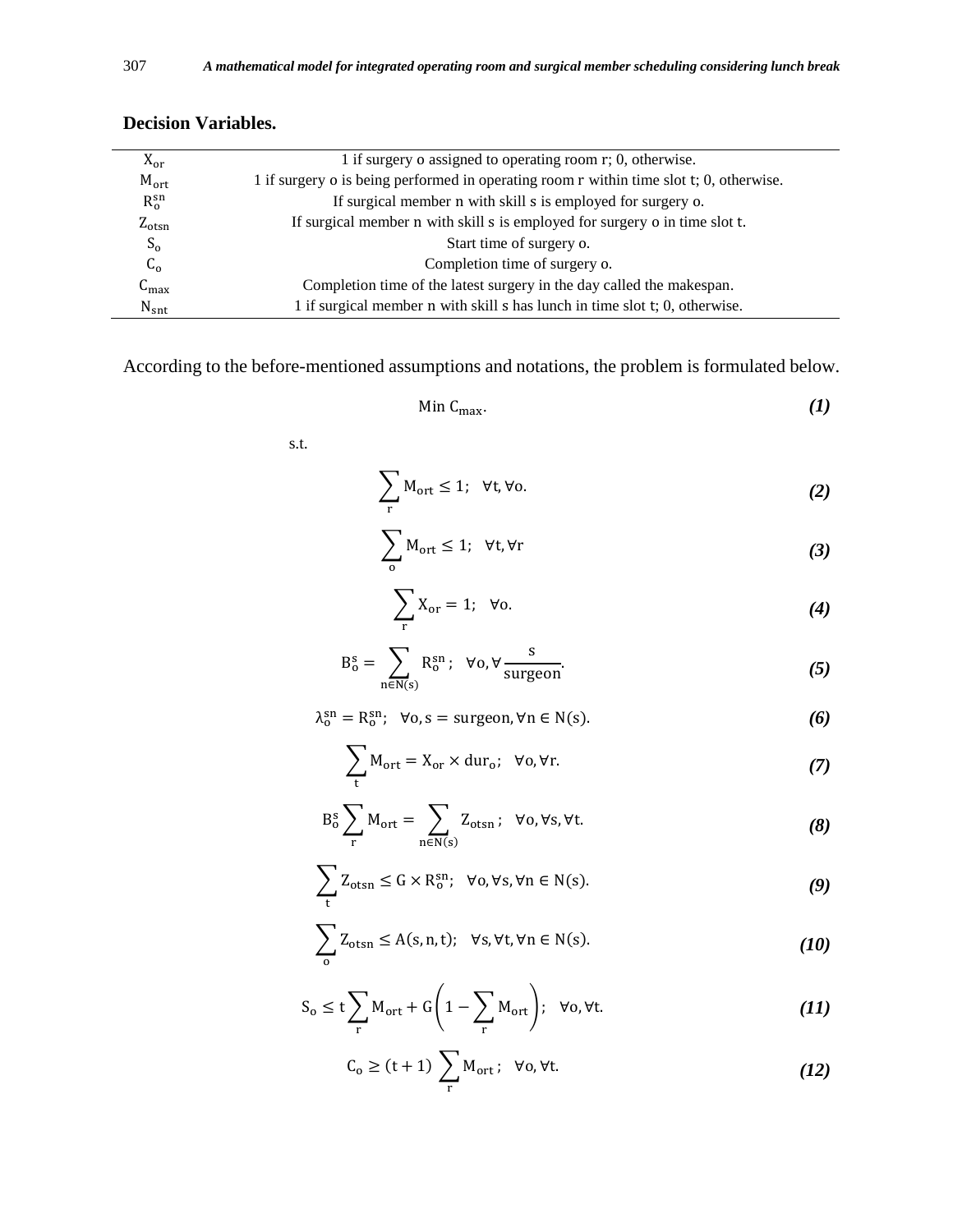$$
\sum_{t} \sum_{r} M_{ort} = C_o - S_o; \quad \forall o.
$$
 (13)

$$
\sum_{o} \sum_{r} \beta_o^e \times M_{ort} \le A_t^e; \quad \forall t, \forall e. \tag{14}
$$

$$
1 - G(1 - R_0^{sn}) \le \sum_{t \in LT_{sn}} N_{snt} \le 1 + G(1 - R_0^{sn}); \quad \forall s, \forall o, \forall n \in N(s) | E_{ns} = 1. \tag{15}
$$

$$
\sum_{o} Z_{\text{otsn}} \le 1 - N_{\text{snt}}; \quad \forall s, \forall t, \forall n \in N(s). \tag{16}
$$

$$
C_{\text{max}} \ge C_0; \quad \forall o. \tag{17}
$$

$$
R_o^{sn}, M_{ort}, X_{or}, Z_{ots}, N_{snt} \in \{0, 1\}; S_o \ge 0, C_o \ge 0, C_{max} \ge 0.
$$
 (18)

*Objective Function (1)* minimizes the makespan. *Constraints (2)* ensures that in each time slot, for each surgery at most one OR is assigned. *Constraint (3)* indicates that in each time slot, in each OR, maximum one surgery is performed. *Constraint (4)* guarantees that exactly one OR is utilized for each surgery. If surgery is started in a specific OR and time slot, its required human resources, including nurses and anesthesiologist, must be determined and assigned (its surgeon is predetermined). This restriction is observed in *Constraint (5)*. *Constraint (6)* assigns the 5 predetermined surgeons to their associated surgery. *Constraint (7)*shows that if a surgery is started in an OR, it occupies the required number of time slots of that OR.

*Constraint (8)* makes sure that the required surgical members of each surgery in each time slot are provided. *Constraint (9)* indicates that if a surgical member with a specific skill is not assigned to surgery, he/she will not be employed in any time slot for the respected surgery. *Constraint (10)* shows that if a surgical member with a specific skill is not available in a particular time slot, she cannot be employed for any surgery within the time slot. The start time and completion time of each surgery are determined in *Constraints (11)* and *(12)*, respectively.

The number of occupied time slots for surgery is calculated based on the difference of its completion time and start time. *Constraint (13)* guarantees that these time slots are consecutive without interruption. The limitation of each equipment in each time slot is represented in *Constraint (14)*. *Constraint (15)* determines the time slot for a lunch break for each surgical member who is required to have lunch. *Constraint (16)* relates that a surgical member cannot be employed in any OR during his or her lunch break. *Constrain (17)* calculates the makespan. *Constraint (18)* defines the variables of the model.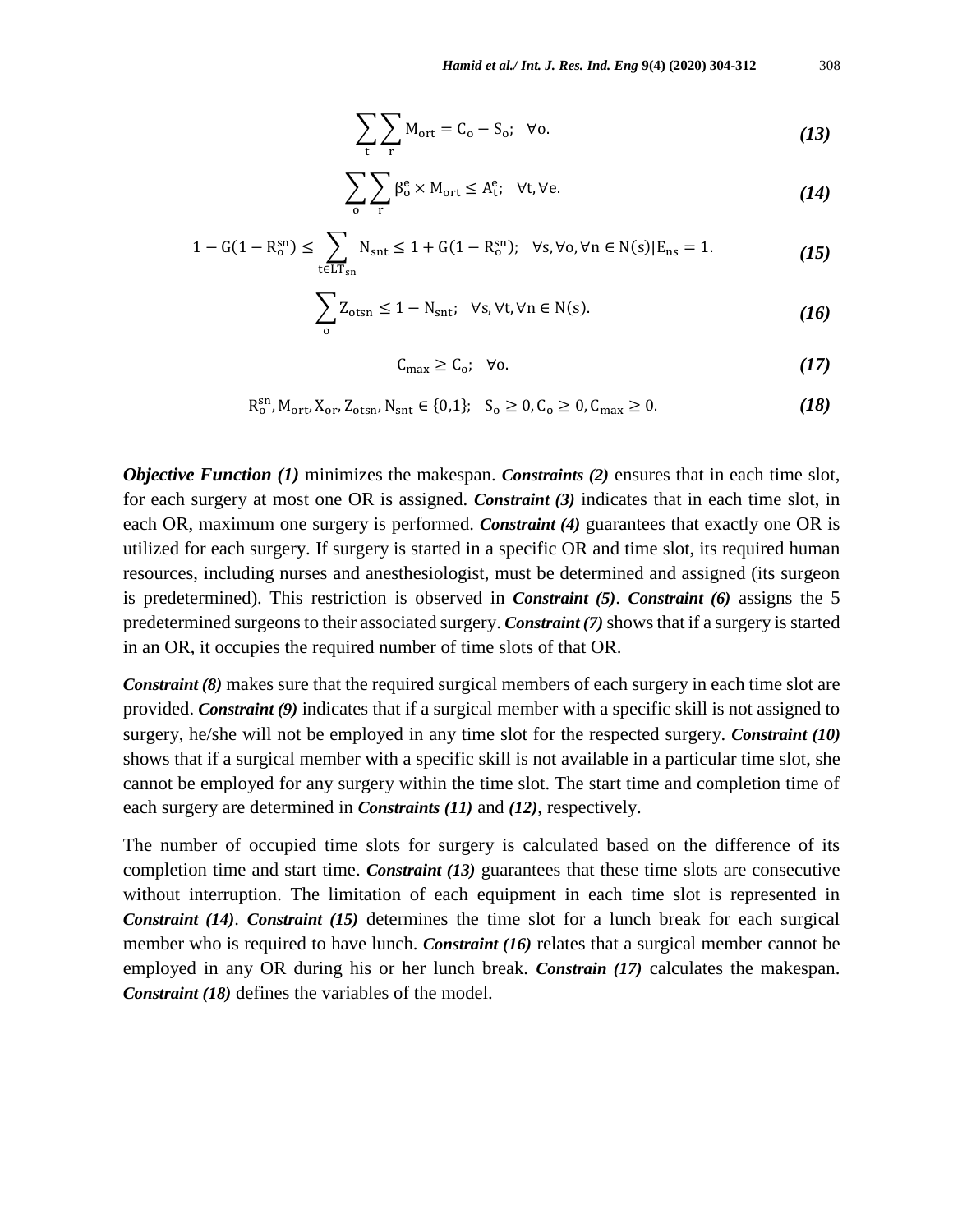## **3. Case Study and the Numerical Result**

To validate and implement the proposed model in a real-world problem, the surgery data related to a general hospital in a specific day was considered. For each surgery, two nurses, including one scrub and one circular nurse, one anesthesiologist, and one surgeon, are required. Also, some equipment like CARM and microscope might be needed. In this case, six surgeries must be done in Two ORs. The list of surgeries, their associated surgeons, and required equipment are provided in *Table 1*. The working time of the operating department is from 8 to 16, which is equivalent to 16-30 minute slots. One CARM, four nurses, two anesthesiologists, and three surgeons are available. The availability times of surgical members are listed in *Table 2*. Lunch break time is presumed from 12:00 to 13:30. The case is solved by coding the proposed model in GAMS software (solver CPLEX) on a system with Intel Hexa-Core i7-9750H 4.5 GHz CPU and 16 GB of RAM.

The Gantt chart of the optimal solution using GAMS is depicted in *Figure 1*. For example, in *Figure 1*, "3, Nu1, Nu4, An6, Su7" indicates that surgery No. 3 was done on OR1 with Nurse No. 1 and Nurse No. 4, anesthesiologist No. 6, and surgeon No. 7 from 12:30 to 15. Also, the Gantt chart of the proposed schedule by the OR director is presented in *Figure 2*. It is noteworthy that the computation time for GAMS is 13.6 seconds, while the OR director spends about 5 minutes for planning. As shown in *Figures 1* and *2*, the performance of the proposed model is superior to manual planning based on the makespan objective. Regarding the favorable solution quality and short computational time of the proposed model, it can be employed in OR management and scheduling as a useful and efficient tool.

| Surgery<br>No. | Type of surgery                           | Duration of<br>surgery<br>(time slot) | Associated<br>surgeon | Equipment   |
|----------------|-------------------------------------------|---------------------------------------|-----------------------|-------------|
|                | Osteoplasty tibia/fibula.                 |                                       | No. 7                 | <b>CARM</b> |
| 2              | Repair of shoulder rotator cuff<br>tears. | 4                                     | No. 7                 | <b>CARM</b> |
| 3              | Treatment of distal fibula fractures.     | 5                                     | No. 8                 |             |
| 4              | Treatment of distal fibula fractures.     |                                       | No. 8                 |             |
| 5              | Thyroidectomy.                            |                                       | No. 9                 |             |
| 6              | Adjacent tissue transfer.                 |                                       | No. 9                 |             |

*Table 1.* List of surgeries, their associated surgeons, and required equipment.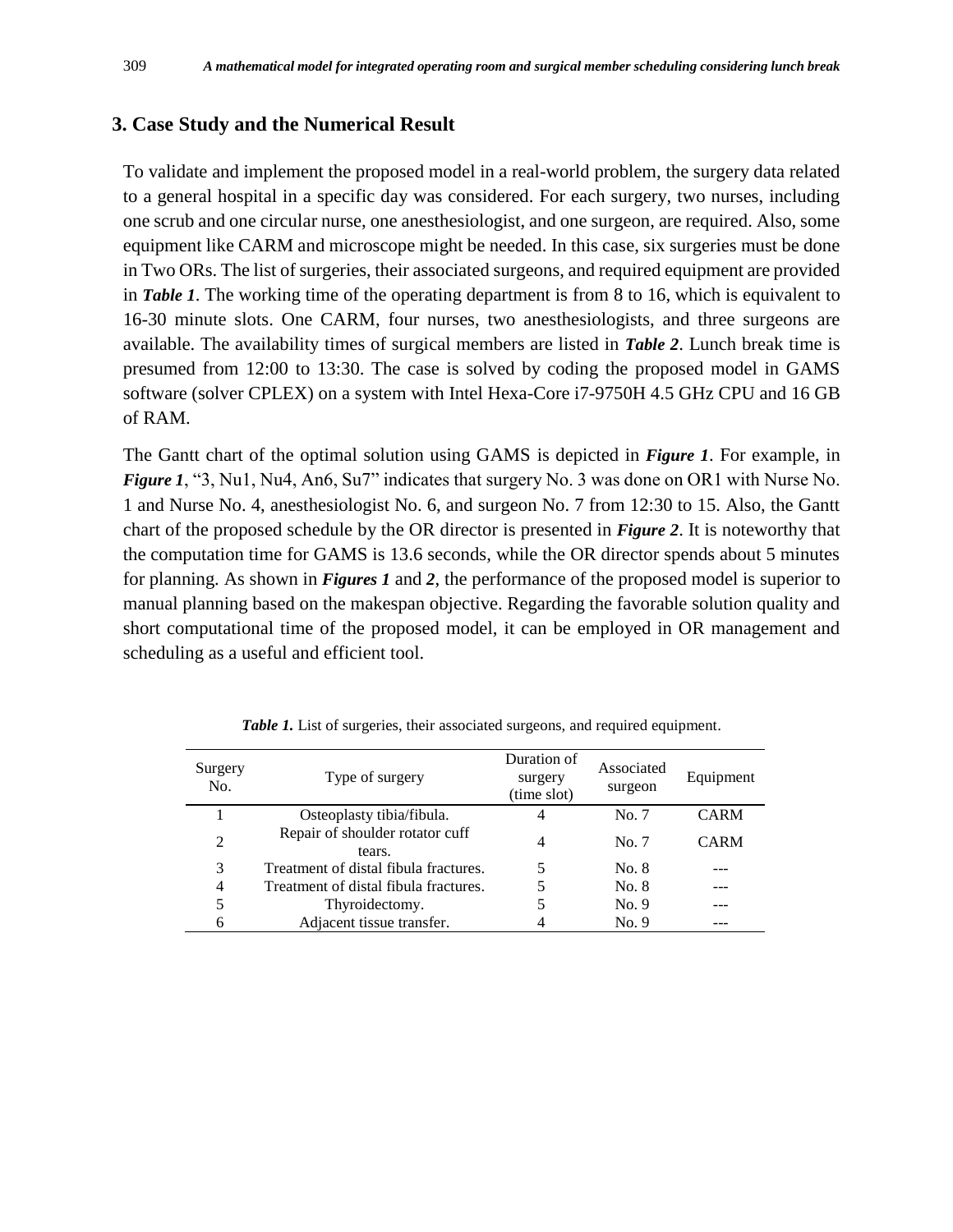| No. | Skill        | Availability time |
|-----|--------------|-------------------|
| 1   | <b>Nurse</b> | [8:00, 16:00]     |
| 2   | <b>Nurse</b> | [8:00, 16:00]     |
| 3   | <b>Nurse</b> | [8:00, 16:00]     |
| 4   | <b>Nurse</b> | [8:00, 16:00]     |
| 5   | anesthetist  | [8:00, 16:00]     |
| 6   | anesthetist  | [8:00, 16:00]     |
| 7   | Surgeon      | [9:00, 16:00]     |
| 8   | Surgeon      | [8:00, 15:00]     |
| 9   | Surgeon      | [8:00, 16:00]     |

*Table 2.* Availability times of surgical members.



*Figure 1.* Gantt chart of the optimal solution using GAMS.



*Figure 2.* Gantt chart of the proposed schedule by the OR director.

## **4. Conclusion**

This paper investigated an integrated OR and surgical member scheduling considering the limitation of human resources, equipment, and lunch break necessity. A mathematical model was devised to formulate the problem. The proposed model was applied to the scheduling of a surgical department in a general hospital. According to the result, the superiority of the model to manual scheduling both in the quality of the solution and computation time is evident. So, this model as a fruitful tool can aid OR directors for OR scheduling. For future research, the proposed daily model can be extended to a weekly model, considering some of the constraints affecting weekly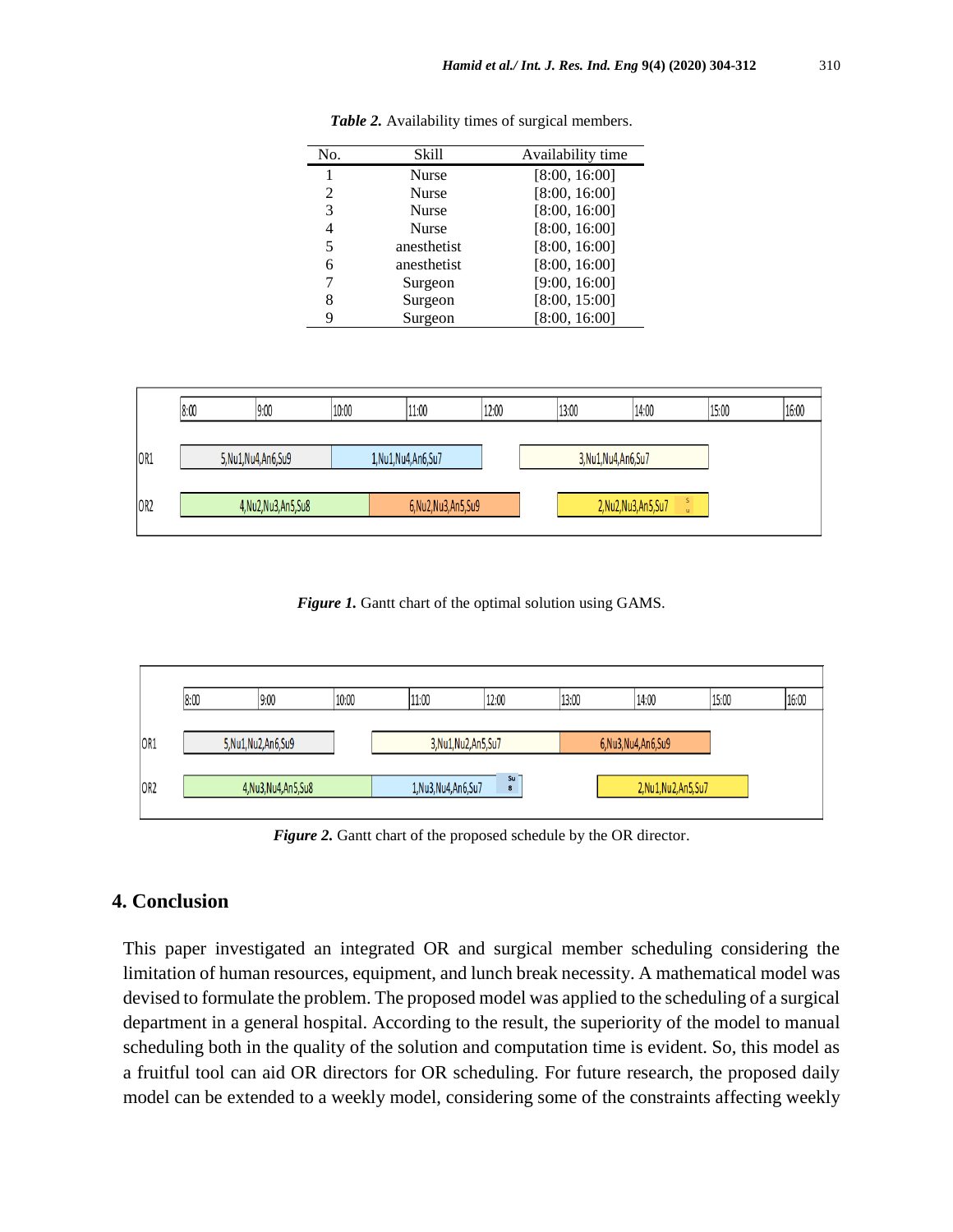models such as availability of ICU and ward beds. Also, as future work, we plan to provide some scenarios to gain more managerial insights regarding this problem. Another direction for extending this study can be considering uncertainties regarding surgery and recovery times, unavailability of human resources, and the arrival of emergency patients and using robust optimization approaches to tackle these uncertainties.

### **References**

- [1] Hamid, M., Hamid, M., Nasiri, M. M., & Talebi, A. (2017, February). A comprehensive mathematical model for the scheduling problem of the elective patients considering all resources and the capacity of the postoperative care unit: A case study. *13th international conference on industrial engineering.* https://civilica.com/doc/648708/
- [2] Hamid, M., Hamid, M., Nasiri, M. M., & Ebrahimnia, M. (2018). Improvement of operating room performance using a multi-objective mathematical model and data envelopment analysis: A case study. *International journal of industrial engineering and production research, 29*(2), 117-132.
- [3] Hamid, M., Hamid, M., Nasiri, M. M., & Ebrahimnia, M. (2017). Improving surgical theater performance using an integrated and multi-objective mathematical model and data envelopment analysis: A case study. *3th international conference on industrial engineering.* Babolsar, Iran. https://civilica.com/doc/648715/
- Hamid, M., Nasiri, M. M., Werner, F., Sheikhahmadi, F., & Zhalechian, M. (2019). Operating room scheduling by considering the decision-making styles of surgical team members: a comprehensive approach. *Computers and operations research, 108*, 166-181.
- [5] Meskens, N., Duvivier, D., & Hanset, A. (2013). Multi-objective operating room scheduling considering desiderata of the surgical team. *Decision support systems, 55*(2), 650-659.
- [6] Hamid, M., Hamid, M., Musavi, M., & Azadeh, A. (2019). Scheduling elective patients based on sequence-dependent setup times in an open-heart surgical department using an optimization and simulation approach. *Simulation, 95*(12), 1141-1164.
- [7] Vancroonenburg, W., Smet, P., & Berghe, G. V. (2015). A two-phase heuristic approach to multiday surgical case scheduling considering generalized resource constraints. *Operations research for health care, 7*, 27-39.
- [8] Monteiro, T., Meskens, N., & Wang, T. (2015). Surgical scheduling with antagonistic human resource objectives. *International journal of production research, 53*(24), 7434-7449.
- Wang, T., Meskens, N., & Duvivier, D. (2015). Scheduling operating theatres: Mixed integer programming vs. constraint programming. *European journal of operational research, 247*(2), 401- 413.
- [10] Xiang, W. (2017). A multi-objective ACO for operating room scheduling optimization. *Natural computing, 16*(4), 607-617.
- [11] Akbarzadeh, B., Moslehi, G., Reisi-Nafchi, M., & Maenhout, B. (2020). A diving heuristic for planning and scheduling surgical cases in the operating room department with nurse rerostering. *Journal of scheduling*, 1-24.
- Breuer, D. J., Lahrichi, N., Clark, D. E., & Benneyan, J. C. (2020). Robust combined operating room planning and personnel scheduling under uncertainty. *Operations research for health care, 27*, 100276. https://doi.org/10.1016/j.orhc.2020.100276
- [13] Hamid, M., Tavakkoli-Moghaddam, R., Golpaygani, F., & Vahedi-Nouri, B. (2020). A multiobjective model for a nurse scheduling problem by emphasizing human factors. *Proceedings of the institution of mechanical engineers, part h: journal of engineering in medicine, 234*(2), 179-199.
- [14] Brunner, J. O., & Bard, J. F. (2013). Flexible weekly tour scheduling for postal service workers using a branch and price. *Journal of scheduling, 16*(1), 129-149.